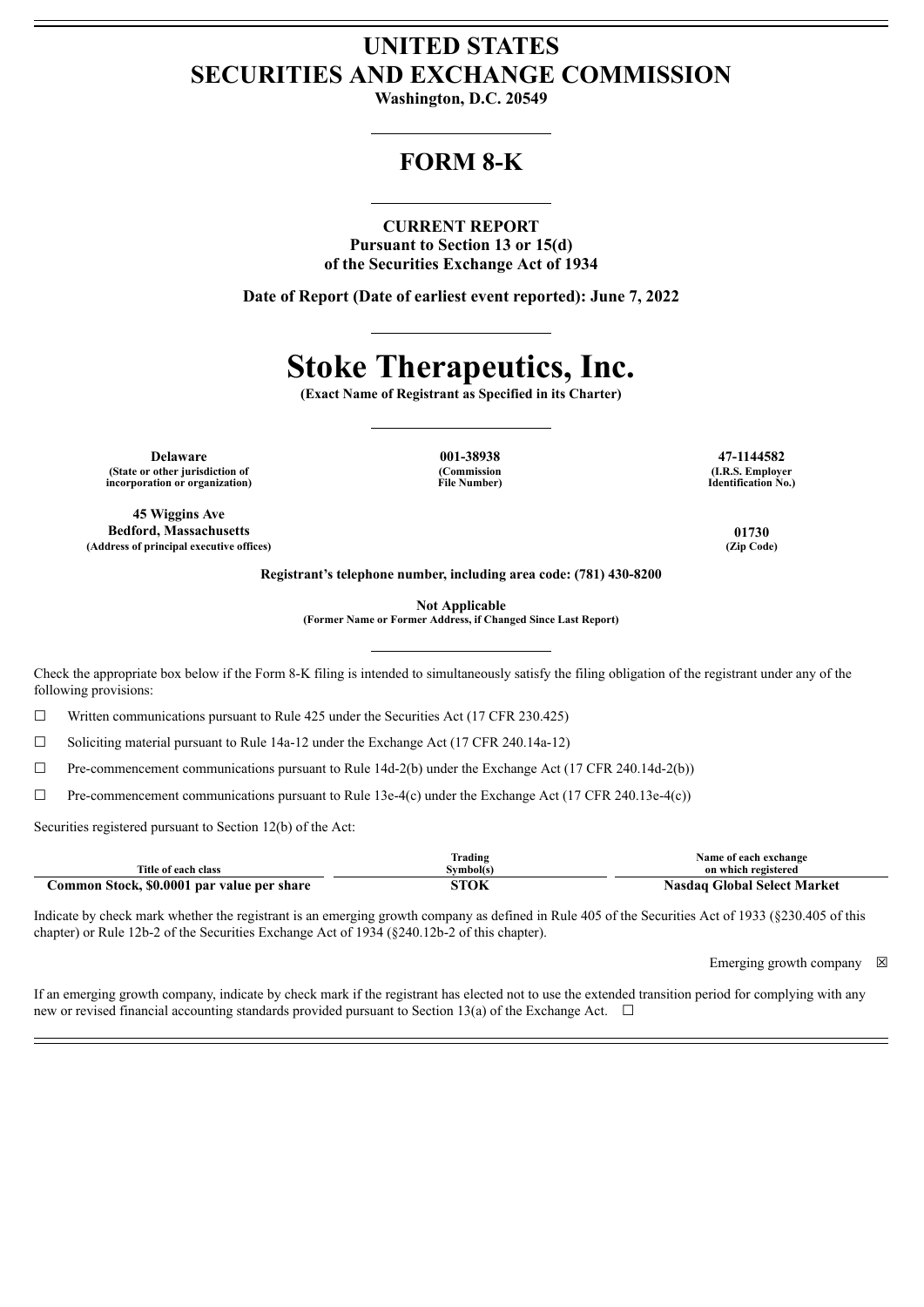### **Item 5.07 Submission of Matters to a Vote of Security Holders.**

On June 7, 2022, Stoke Therapeutics, Inc. (the "Company") held its 2022 Annual Meeting of Stockholders and the following proposals were adopted:

1. Election of three Class III directors, Edward M. Kaye, Seth L. Harrison and Arthur O. Tzianabos, each to serve a three-year term, which will expire at the 2025 Annual Meeting of Stockholders or until such time as their respective successors have been duly elected and qualified:

| Nominees            | <b>Shares For</b> | <b>Shares Withheld/Abstaining</b> | <b>Broker</b><br><b>Non-Votes</b> |
|---------------------|-------------------|-----------------------------------|-----------------------------------|
| Edward M. Kaye      | 30.907.342        | 1.831.057                         | 3.171.991                         |
| Seth L. Harrison    | 30.718.571        | 2.019.828                         | 3.171.991                         |
| Arthur O. Tzianabos | 23.663.933        | 9.074.466                         | 3.171.991                         |

2. Ratification of the appointment of KPMG LLP as the Company's independent registered public accounting firm for the fiscal year ending December 31, 2022:

|  | <b>Shares For</b> |  |
|--|-------------------|--|
|  | 35,474,351        |  |

**Shares Withheld/Abstaining** Shares Against<br>
1,872 **5hares Withheld/A**<br>
11,470